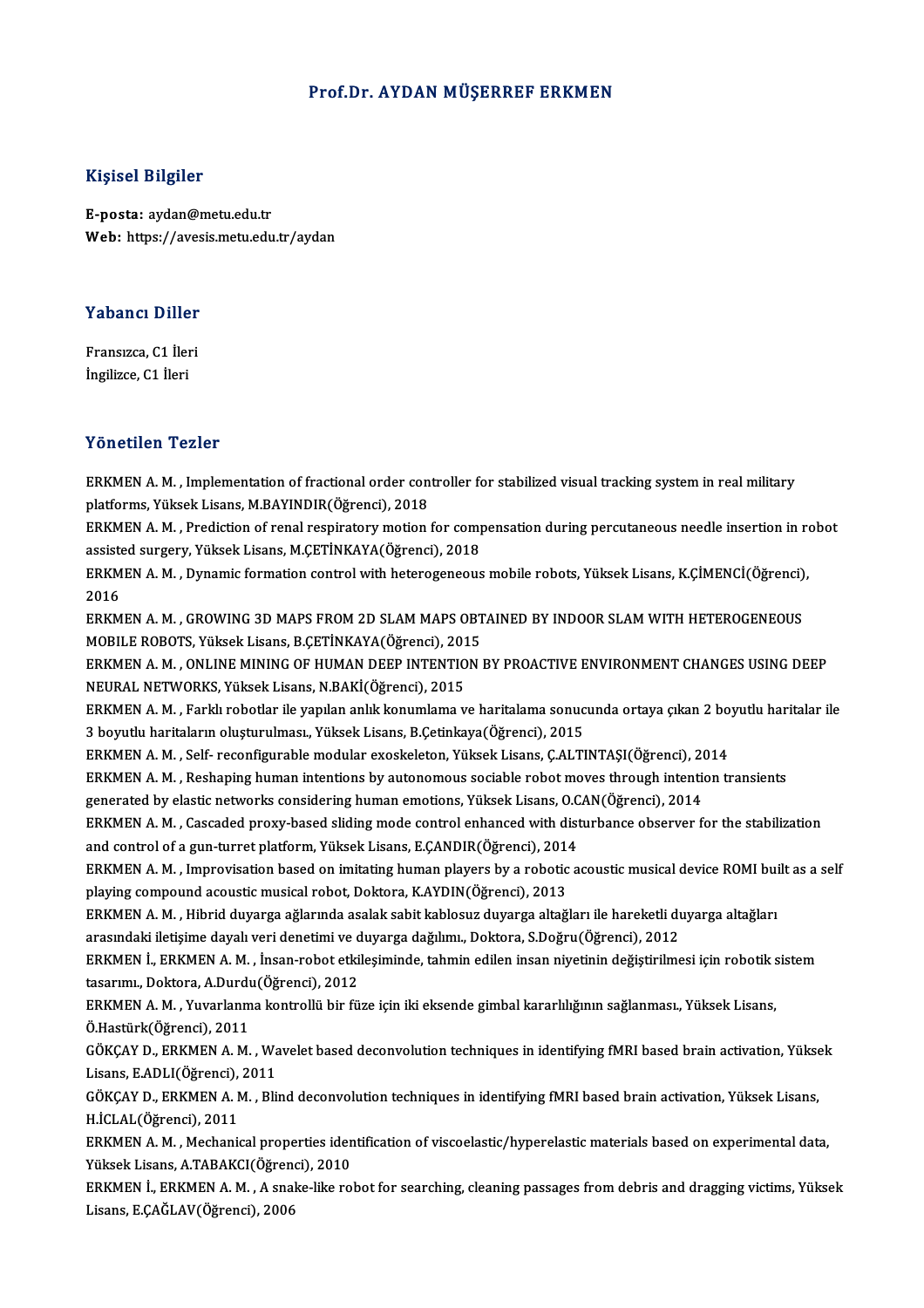ERKMEN İ., ERKMEN A. M. , Intelligent stabilization control of turret subsystems under disturbances from unstructured<br>terrein Vülgek Lisans, Ö CÜMÜSAV(Öğrensi), 2006 ERKMEN İ., ERKMEN A. M. , Intelligent stabilization c<br>terrain, Yüksek Lisans, Ö.GÜMÜŞAY(Öğrenci), 2006<br>ERKMEN A. M., Presbaning santral far davtaraya m ERKMEN İ., ERKMEN A. M. , Intelligent stabilization control of turret subsystems under disturbances from<br>terrain, Yüksek Lisans, Ö.GÜMÜŞAY(Öğrenci), 2006<br>ERKMEN A. M. , Preshaping control for dexterous manipulation with a

terrain, Yüksek Lisans, Ö.GÜMÜŞAY(Öğrenci), 2006<br>ERKMEN A. M. , Preshaping control for dexterous manipulation with a multifingered robot hand, Doktora, C.VEYSEL(Öğrenci), 2006

ERKMEN A. M. , 3-D grasping during serpentine motion with a snake-like robot, Yüksek Lisans, B.ATAKAN(Öğrenci),<br>2005 ERKMEN A. M. , 3-D grasping during serpentine motion with a snake-like robot, Yüksek Lisans, B.ATAKAN(Öğrenci),<br>2005<br>ERKMEN İ., ERKMEN A. M. , Fault tolerant deployment, search and task cooperative control of robot/sensor

2005<br>ERKMEN İ., ERKMEN A. M. , Fault tolera<br>Yüksek Lisans, B.AKIN(Öğrenci), 2005<br>ERKMEN İ. ERKMEN A. M. , A. resemme ERKMEN İ., ERKMEN A. M. , Fault tolerant deployment, search and task cooperative control of robot/sensor netwo<br>Yüksek Lisans, B.AKIN(Öğrenci), 2005<br>ERKMEN İ., ERKMEN A. M. , A recommendation system combining context-awaren

Yüksek Lisans, B.AKIN(Öğrenci), 2005<br>ERKMEN İ., ERKMEN A. M. , A recommendation system c<br>environment, Yüksek Lisans, S.ULUCAN(Öğrenci), 2005<br>ERKMEN İ. ERKMEN A. M., Biologiselly inspired multich ERKMEN İ., ERKMEN A. M. , A recommendation system combining context-awareness and user profiling in mobile<br>environment, Yüksek Lisans, S.ULUCAN(Öğrenci), 2005<br>ERKMEN İ., ERKMEN A. M. , Biologically inspired multichannel mo

environment, Yüksek Lisans, S.ULUCAN(Öğrenci), 2005<br>ERKMEN İ., ERKMEN A. M. , Biologically inspired multichannel modelling of human visual perceptual system, Yül<br>Lisans, M.APAYDIN(Öğrenci), 2005<br>ERKMEN İ., ERKMEN A. M. , U ERKMEN İ., ERKMEN A.M., Biologically inspired multichannel modelling of human visual perceptual system, Yüksek

Lisans, M.APAYDIN(Öğrenci), 2005<br>ERKMEN İ., ERKMEN A. M. , User modeling in mobile environment, Yüksek Lisans, E.ALKILIÇGİL(Öğrenci), 2005<br>ERKMEN İ., ERKMEN A. M. , Fuzzy actor-critic learning based intelligent controller ERKMEN İ., ERKMEN A. M. , User modeling in mobile envire<br>ERKMEN İ., ERKMEN A. M. , Fuzzy actor-critic learning base<br>serpentive robots, Yüksek Lisans, E.ONUR(Öğrenci), 2005<br>ERKMEN A. M., Mobil ortamda kullanısı nrafillama v ERKMEN İ., ERKMEN A. M. , Fuzzy actor-critic learning based intelligent controller for high-level motion control of<br>serpentive robots, Yüksek Lisans, E.ONUR(Öğrenci), 2005<br>ERKMEN A. M. , Mobil ortamda kullanıcı profilleme

serpentive robots, Yüksek Lisans, E.ONUR(Öğrenci), 2005<br>ERKMEN A. M. , Mobil ortamda kullanıcı profilleme ve durum muhakeme tabanlı akıllı öneri sistemi, Yüksek Lisans,<br>S.Ulucan(Öğrenci), 2005 ERKMEN A. M. , Mobil ortamda kullanıcı profilleme ve durum muhakeme tabanlı akıllı öneri sistemi, Yüksek Lisans,<br>S.Ulucan(Öğrenci), 2005<br>ERKMEN İ., ERKMEN A. M. , Online critical game flow and dynamic role assignment based

S.Ulucan(Öğrenci), 2005<br>ERKMEN İ., ERKMEN A. M. , Online<br>Lisans, A.AYHAN(Öğrenci), 2004<br>ERKMEN İ. ERKMEN A. M. , Intalli ERKMEN İ., ERKMEN A. M. , Online critical game flow and dynamic role assignment based on potential fields, Yükse<br>Lisans, A.AYHAN(Öğrenci), 2004<br>ERKMEN İ., ERKMEN A. M. , Intelligent methods for dynamic analysis and navigat

Lisans, A.AYHAN(Öğrenci), 2004<br>ERKMEN İ., ERKMEN A. M. , Intellige<br>Doktora, H.BURAK(Öğrenci), 2004<br>ERKMEN İ. ERKMEN A. M. - Bejnfor ERKMEN İ., ERKMEN A. M. , Intelligent methods for dynamic analysis and navigation of autonomous land vehicles,<br>Doktora, H.BURAK(Öğrenci), 2004<br>ERKMEN İ., ERKMEN A. M. , Reinforcement learning using potential field for role

Doktora, H.BURAK(Öğrenci), 2004<br>ERKMEN İ., ERKMEN A. M. , Reinforcement learning using potential field for role assignment in a multi-robot two-team<br>game, Yüksek Lisans, F.ÖZGÜL(Öğrenci), 2004 ERKMEN İ., ERKMEN A. M. , Reinforcement learning using potential field for role assignment in a multi-r<br>game, Yüksek Lisans, F.ÖZGÜL(Öğrenci), 2004<br>ERKMEN A. M. , Uncertainty modelling and stability analysis for 2-way fuzz

game, Yüksek Lisans, F.ÖZG<br>ERKMEN A. M. , Uncertainty<br>E.GÜRKAN(Öğrenci), 2003<br>ERKMEN İ. ERKMEN A. M ERKMEN A. M. , Uncertainty modelling and stability analysis for 2-way fuzzy adaptive systems, Doktora,<br>E.GÜRKAN(Öğrenci), 2003<br>ERKMEN İ., ERKMEN A. M. , Intelligent gait control of a multilegged robot used in rescue operat

E.GÜRKAN(Öğrenci), 2003<br>ERKMEN İ., ERKMEN A. M. , Intelligent gait control of a multilegged robot used in rescue operations, Yüksek Lisans,<br>E.KARALARLI(Öğrenci), 2003

ERKMEN İ., ERKMEN A.M., Intelligent student assessment and coaching interface to web-based education-oriented E.KARALARLI(Öğrenci), 2003<br>ERKMEN İ., ERKMEN A. M. , Intelligent student assessment and coaching interface to web-based education-or<br>intelligent experimentation on robot supported laboratory setups, Yüksek Lisans, H.ERDEM( ERKMEN İ., ERKMEN A. M. , Intelligent student assessment and coaching interface to web-based education-or<br>intelligent experimentation on robot supported laboratory setups, Yüksek Lisans, H.ERDEM(Öğrenci), 2003<br>ERKMEN A. M.

intelligent experimentation on robot supported laboratory setups, Yüksek Lisans, H.ERDEM(Öğrenci), 2003<br>ERKMEN A. M. , Intelligent gait synthesizer for serpentine robots, Yüksek Lisans, G.MELTEM(Öğrenci), 2001<br>ERKMEN A. M. ERKMEN A. M. , Intelligent gait synthesizer for serpentine robots, Yüksek Lisans, G.MELTEM(Öğrenci), 2001<br>ERKMEN A. M. , Minimizing uncertainty in rough control boundaries of robot path planning using decay adjı<br>algorithm ERKMEN A. M. , Minimizing uncertainty in rough control boundaries of robot path planning using decay adjustment<br>algorithm (DDA), Yüksek Lisans, U.ZEKİ(Öğrenci), 2001<br>ERKMEN A. M. , Guidance control of a missile with noisy

algorithm (DDA), Yüksek Lisans, U.ZEKİ(Öğrenci), 2001<br>ERKMEN A. M. , Guidance control of a missile with noisy inertial sensors, Yüksek Lisans, A.GA<br>ERKMEN A. M. , Holonic modelling of robot hands, Yüksek Lisans, M.DURNA(Öğ

ERKMEN A. M. , Guidance control of a missile with noisy inertial sensors, Yüksek Lisans, A.GALİP(Öğr<br>ERKMEN A. M. , Holonic modelling of robot hands, Yüksek Lisans, M.DURNA(Öğrenci), 1999<br>ERKMEN A. M. , Narrowing the bound ERKMEN A. M. , Narrowing the boundary region of rough sets using neural networks, Yüksek Lisans,<br>İ.TOPALLI(Öğrenci), 1999

ERKMEN A.M., intelligent scheduling using fuzzy genetic algorithms, Yüksek Lisans, M.ERBUDAK(Öğrenci), 1997 İ.TOPALLI(Öğrenci), 1999<br>ERKMEN A. M. , ıntelligent scheduling using fuzzy genetic algorithms, Yüksek Lisans, M.ERBUDAK(Öğrenci), 1997<br>ERKMEN A. M. , Neuro controlled fractal inference networks and their application to gra ERKMEN A. M. , intelligent scheduling using f<br>ERKMEN A. M. , Neuro controlled fractal infe<br>hands, Doktora, S.Nazlıbilek(Öğrenci), 1993<br>ERKMEN A. M. Vertisity based manipulabilit ERKMEN A. M. , Neuro controlled fractal inference networks and their application to grasping with multifinger<br>hands, Doktora, S.Nazlıbilek(Öğrenci), 1993<br>ERKMEN A. M. , Vorticity based manipulability and stability criteria

hands, Doktora, S.Nazlıbilek(Öğrenci), 1993<br>ERKMEN A. M. , Vorticity based manipulability and stability criteria for robot hand preshaping, Yüksek Lisans,<br>H.CANBOLAT(Öğrenci), 1993 ERKMEN A. M. , Vorticity based manipulability and stability criteria for robot hand preshaping, Yüksek Lisans,<br>H.CANBOLAT(Öğrenci), 1993<br>ERKMEN A. M. , Intelligent sensorimotor control of robot hand preshaping, Yüksek Lisa

H.CANBOLAT(Öğrenci), 1993<br>ERKMEN A. M. , Intelligent sensorimotor control of robot hand preshaping, Yüksek Lisans, C.VEYSEL(Öğrenci), 1993<br>ERKMEN A. M. , Generating performance criteria for trainer sets of learning systems ERKMEN A. M. , Intelligent sensor<br>ERKMEN A. M. , Generating perfo<br>Lisans, M.ÜNERİ(Öğrenci), 1993

## Lisans, M.ÜNERİ(Öğrenci), 1993<br>SCI, SSCI ve AHCI İndekslerine Giren Dergilerde Yayınlanan Makaleler

CI, SSCI ve AHCI İndekslerine Giren Dergilerde Yayınlanan Makaleler<br>I. Coriolis Vibratory MEMS Gyro Drive Axis Control with Proxy-Based Sliding Mode Controller<br>Ottul: D.U. ERKMEN A.M Coriolis Vibratory MEMS<br>Ozturk D. U. , ERKMEN A. M.<br>MICROMACHINES silt 12, 22 Coriolis Vibratory MEMS Gyro Drive Axis Control with Pro:<br>Ozturk D. U. , ERKMEN A. M.<br>MICROMACHINES, cilt.13, sa.3, 2022 (SCI İndekslerine Giren Dergi)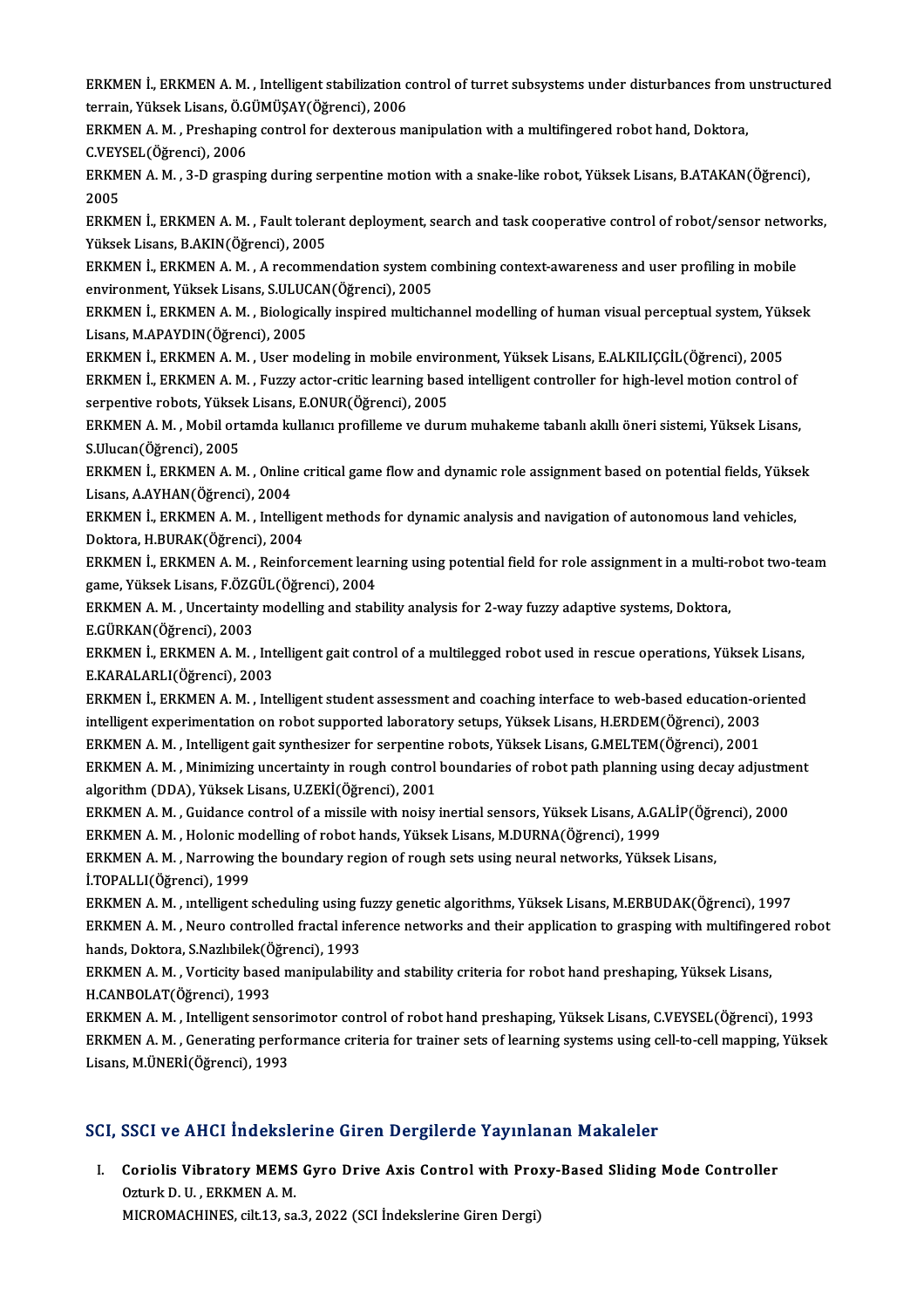| Н.    | DUDMap: 3D RGB-D mapping for dense, unstructured, and dynamic environment                                |
|-------|----------------------------------------------------------------------------------------------------------|
|       | Hastürk Ö., Erkmen A. M.                                                                                 |
|       | International Journal of Advanced Robotic Systems, cilt.18, sa.3, 2021 (SCI Indekslerine Giren Dergi)    |
| III.  | Energy-Efficient Cluster-Based Data Collection by a UAV with a Limited-Capacity Battery in Robotic       |
|       | <b>Wireless Sensor Networks</b>                                                                          |
|       | GÜL Ö. M., ERKMEN A. M.                                                                                  |
|       | SENSORS, cilt.20, sa.20, ss.1-35, 2020 (SCI İndekslerine Giren Dergi)                                    |
| IV.   | Reshaping human intention in Human-Robot Interactions by robot moves A comparative analysis of           |
|       | HMM and OOM methods                                                                                      |
|       | Durdu A., ERKMEN A. M., Yilmaz A.                                                                        |
|       | INTERACTION STUDIES, cilt.20, sa.3, ss.530-560, 2019 (SSCI Indekslerine Giren Dergi)                     |
| V.    | Estimating and reshaping human intention via human robot interaction                                     |
|       | DURDU A., ERKMEN İ., ERKMEN A. M.                                                                        |
|       | TURKISH JOURNAL OF ELECTRICAL ENGINEERING AND COMPUTER SCIENCES, cilt.24, sa.1, ss.88-104, 2016 (SCI     |
|       | İndekslerine Giren Dergi)                                                                                |
| VI.   | Fluid swarm formation control for hand gesture imitation by ellipse fitting                              |
|       | TİLKİ U., ERKMEN A.M.                                                                                    |
|       |                                                                                                          |
|       | ELECTRONICS LETTERS, cilt.51, sa.6, ss.473-474, 2015 (SCI Indekslerine Giren Dergi)                      |
| VII.  | Prioritized Mobile Robot Exploration Based on Percolation Enhanced Entropy Based Fast SLAM               |
|       | Karahan M., ERKMEN A. M., ERKMEN İ.                                                                      |
|       | JOURNAL OF INTELLIGENT & ROBOTIC SYSTEMS, cilt.75, ss.541-567, 2014 (SCI Indekslerine Giren Dergi)       |
| VIII. | Momentum Transfer from Preshape to Grasping                                                              |
|       | Ozyer B., ERKMEN İ., ERKMEN A. M.                                                                        |
|       | JOURNAL OF INTELLIGENT & ROBOTIC SYSTEMS, cilt.75, sa.2, ss.173-191, 2014 (SCI İndekslerine Giren Dergi) |
| IX.   | A novel multirobot map fusion strategy for occupancy grid maps                                           |
|       | Topal S., ERKMEN İ., ERKMEN A. M.                                                                        |
|       | TURKISH JOURNAL OF ELECTRICAL ENGINEERING AND COMPUTER SCIENCES, cilt.21, sa.1, ss.107-119, 2013 (SCI    |
|       | İndekslerine Giren Dergi)                                                                                |
|       | X. Imitation of basic hand preshapes by fluid based method: fluidics formation control                   |
|       | Tilki U., ERKMEN İ., ERKMEN A. M.                                                                        |
|       | TURKISH JOURNAL OF ELECTRICAL ENGINEERING AND COMPUTER SCIENCES, cilt.19, sa.2, ss.221-234, 2011 (SCI    |
|       | İndekslerine Giren Dergi)                                                                                |
| XI.   | An Intelligent Inference System for Robot Hand Optimal Grasp Preshaping                                  |
|       | BAYSAL C.V., ERKMEN A.M.                                                                                 |
|       | INTERNATIONAL JOURNAL OF COMPUTATIONAL INTELLIGENCE SYSTEMS, cilt.3, sa.5, ss.656-673, 2010 (SCI         |
|       | İndekslerine Giren Dergi)                                                                                |
| XII.  | Enhancing positioning accuracy of GPS/INS system during GPS outages utilizing artificial neural          |
|       | network                                                                                                  |
|       | Kaygisiz B. H., Erkmen A. M., Erkmen I.                                                                  |
|       | NEURAL PROCESSING LETTERS, cilt.25, sa.3, ss.171-186, 2007 (SCI İndekslerine Giren Dergi)                |
| XIII. | Intelligent analysis of chaos roughness in regularity of walk for a two legged robot                     |
|       | Kaygisiz B., Erkmen I., Erkmen A.                                                                        |
|       | CHAOS SOLITONS & FRACTALS, cilt.29, sa.1, ss.148-161, 2006 (SCI İndekslerine Giren Dergi)                |
| XIV.  | A Petri net approach to behavioural simulation of design artefacts with application to mechatronic       |
|       | design                                                                                                   |
|       | Erden Z., Erden A., Erkmen A.                                                                            |
|       | RESEARCH IN ENGINEERING DESIGN-THEORY APPLICATIONS AND CONCURRENT ENGINEERING, cilt.14, sa.1,            |
|       | ss 34-46, 2003 (SCI İndekslerine Giren Dergi)                                                            |
| XV.   | Snake robots to the rescue!                                                                              |
|       | Erkmen I., Erkmen A., Matsuno F., Chatterjee R., Kamegawa T.                                             |
|       | IEEE ROBOTICS & AUTOMATION MAGAZINE, cilt.9, sa.3, ss.17-25, 2002 (SCI İndekslerine Giren Dergi)         |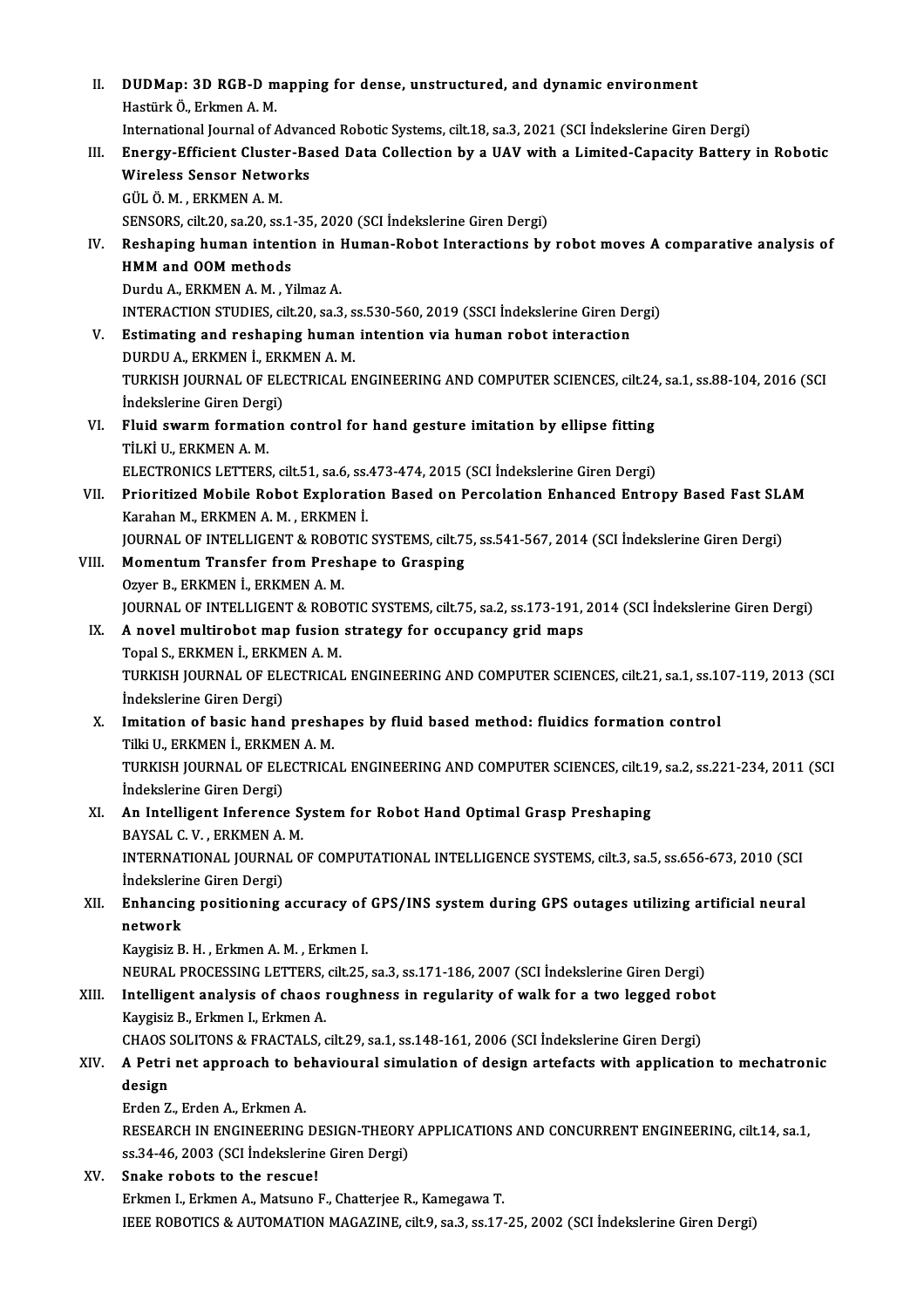| XVI.   | Two-way fuzzy adaptive identification and control of a flexible-joint robot arm                            |
|--------|------------------------------------------------------------------------------------------------------------|
|        | Gurkan E., Erkmen I., Erkmen A.                                                                            |
|        | INFORMATION SCIENCES, cilt.145, ss.13-43, 2002 (SCI Indekslerine Giren Dergi)                              |
| XVII.  | <b>Mechatronics education</b>                                                                              |
|        | Erkmen A., Tsubouchi T., Murphy R.                                                                         |
|        | IEEE ROBOTICS & AUTOMATION MAGAZINE, cilt.8, sa.2, ss.4, 2001 (SCI Indekslerine Giren Dergi)               |
| XVIII. | Robot hand preshaping and regrasping using genetic algorithms                                              |
|        | Erkmen I., Erkmen A., Gunver H.                                                                            |
|        | INTERNATIONAL JOURNAL OF ROBOTICS RESEARCH, cilt.19, sa.9, ss.857-874, 2000 (SCI İndekslerine Giren Dergi) |
| XIX.   | The multidisciplinary International Virtual Design Studio (MIVDS)                                          |
|        | Erden A., Erkmen A., Erkmen I., Bucinell R., Traver C., Notash L.                                          |
|        | IEEE TRANSACTIONS ON EDUCATION, cilt.43, sa.3, ss.288-295, 2000 (SCI Indekslerine Giren Dergi)             |
| XX.    | Optimal initialization of manipulation dynamics by vorticity model of robot hand preshaping. Part I:       |
|        | Vorticity model                                                                                            |
|        | Erkmen A., Erkmen I., Tekkaya E.                                                                           |
|        | JOURNAL OF ROBOTIC SYSTEMS, cilt.17, sa.4, ss.199-212, 2000 (SCI Indekslerine Giren Dergi)                 |
| XXI.   | Optimal initialization of manipulation dynamics by vorticity model of robot hand preshaping. Part II:      |
|        | Analyses of grasp initialization and its vorticity based optimization                                      |
|        | Erkmen A., Erkmen I., Tekkaya E.                                                                           |
|        | JOURNAL OF ROBOTIC SYSTEMS, cilt.17, sa.4, ss.213-231, 2000 (SCI İndekslerine Giren Dergi)                 |
| XXII.  | Haptic perception of shape and hollowness of deformable objects using the Anthrobot-III robot              |
|        | hand                                                                                                       |
|        | Erkmen I., Erkmen A., Tekkaya A., Pasinlioglu T.                                                           |
|        | JOURNAL OF ROBOTIC SYSTEMS, cilt.16, sa.1, ss.9-24, 1999 (SCI Indekslerine Giren Dergi)                    |
| XXIII. | A computerized diagnostic system for the interpretation of umbilical artery blood flow velocity            |
|        | waveforms                                                                                                  |
|        | Beksac M., Basaran F., Eskiizmirliler S., Erkmen A., Yorukan S.                                            |
|        | EUROPEAN JOURNAL OF OBSTETRICS & GYNECOLOGY AND REPRODUCTIVE BIOLOGY, cilt.64, sa.1, ss.37-42, 1996        |
|        | (SCI İndekslerine Giren Dergi)                                                                             |
| XXIV.  | INTERPRETATION OF DOPPLER BLOOD-FLOW VELOCITY WAVE-FORMS USING NEURAL NETWORKS                             |
|        | BAYKAL N., REGGIA J., YALABIK N., ERKMEN A., BEKSAC M.                                                     |
|        | JOURNAL OF THE AMERICAN MEDICAL INFORMATICS ASSOCIATION, ss.865-869, 1994 (SCI Indekslerine Giren          |
|        | Dergi)                                                                                                     |

# bergi)<br>Hakemli Kongre / Sempozyum Bildiri Kitaplarında Yer Alan Yayınlar

- akemli Kongre / Sempozyum Bildiri Kitap<br>I. Exact kalman filtering of respiratory motion<br>CETINKAYAM Akgun S.A. ERKMEN AM ERKMI I. Exact kalman filtering of respiratory motion<br>CETİNKAYAM., Akgun S.A., ERKMEN A.M., ERKMEN İ. Exact kalman filtering of respiratory motion<br>ÇETİNKAYA M., Akgun S. A. , ERKMEN A. M. , ERKMEN İ.<br>6th International Conference on Control Engineering and Information Technology, CEIT 2018, İstanbul, Türkiye, 25<br>27 Ekim 201 CETINKAYA M.,<br>6th Internationa<br>- 27 Ekim 2018<br>Achioving Acy Ith International Conference on Control Engineering and Information Technology, CEIT 2018, Istanbul, Ti<br>127 Ekim 2018<br>II. Achieving Asymptotically Optimal Throughput in Centralized Mobile Robot Networks without<br>12 Dianatab
- 27 Ekim 2018<br>Achieving Asymptotica<br>Dispatching Feedback<br>Tile me EPKMEN A M Achieving Asymptotic:<br>Dispatching Feedback<br>gul o. m. , ERKMEN A. M.<br>29th Euroneen Conferen

Dispatching Feedback<br>28th European Conference on Operational Research EURO2016, Polonya, 27 - 30 Temmuz 2016<br>28th European Conference on Operational Research EURO2016, Polonya, 27 - 30 Temmuz 2016

### gul o. m. , ERKMEN A. M.<br>28th European Conference on Operational Research EURO2016, Polonya, 27 - 30 Temmuz 20<br>III. Elastic Networks in Reshaping Human Intentions by Proactive Social Robot Moves<br>Comm O. G. ERKMEN A. M 28th European Conference<br>Elastic Networks in Resl<br>Gorur O. C. , ERKMEN A. M.<br>22rd IEEE International Su Elastic Networks in Reshaping Human Intentions by Proactive Social Robot Moves<br>Gorur O. C. , ERKMEN A. M.<br>23rd IEEE International Symposium on Robot and Human Interactive Communication (IEEE RO-MAN), Edinburgh,<br>Saint Helen

Gorur O. C. , ERKMEN A. M.<br>23rd IEEE International Symposium on Robot and<br>Saint Helena, 25 - 29 Ağustos 2014, ss.1012-1017<br>Intelligent Mech Een Self Besenfigurability e 23rd IEEE International Symposium on Robot and Human Interactive Comm<br>Saint Helena, 25 - 29 Ağustos 2014, ss.1012-1017<br>IV. Intelligent Mesh For Self Reconfigurability of an Exoskeleton Arm<br>altintarie ERKMEN A.M

Saint Helena, 25 - 29 Ağustos 2014, ss.1012-1017<br>IV. Intelligent Mesh For Self Reconfigurability of an Exoskeleton Arm<br>altintasi c., ERKMEN A. M.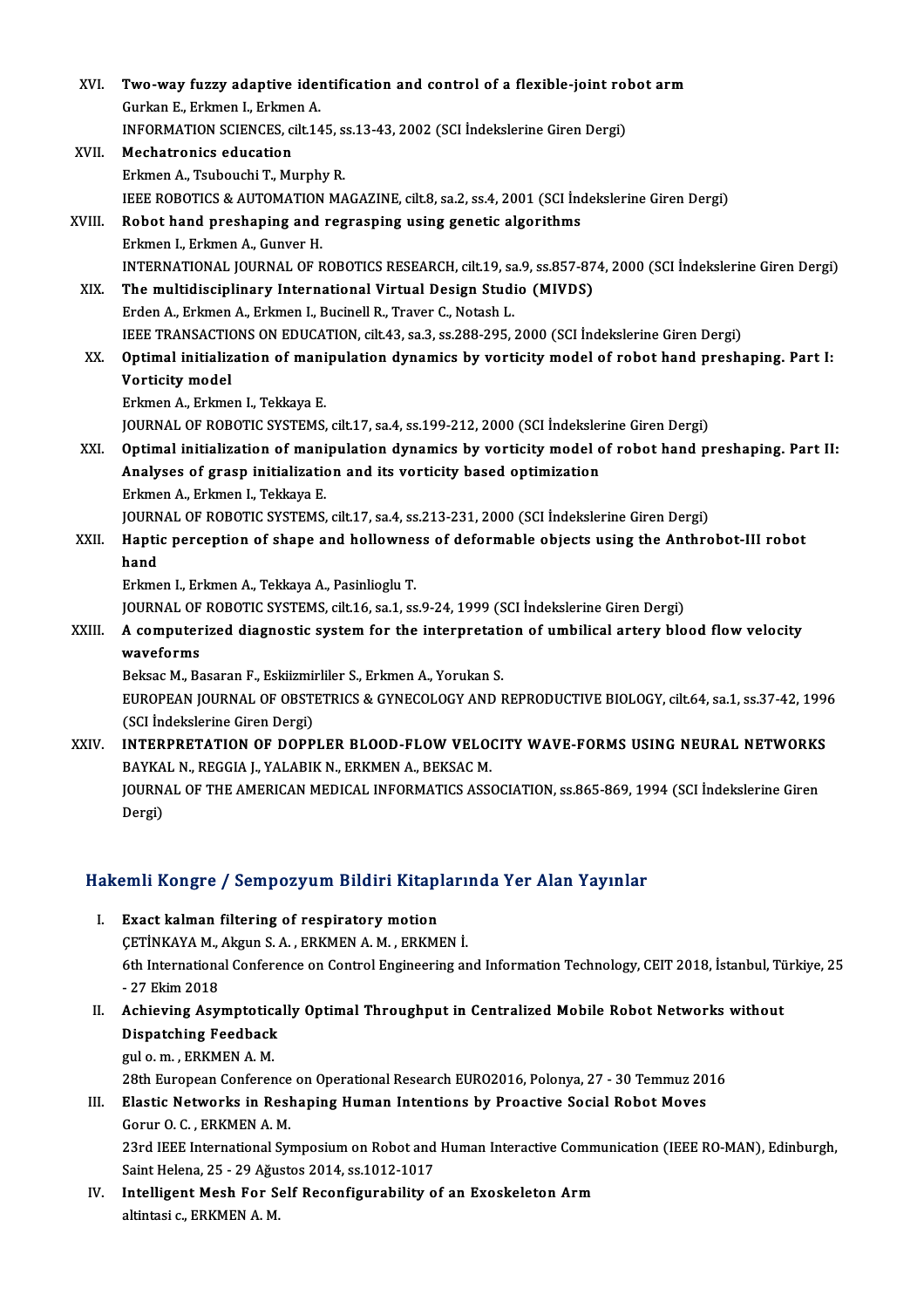19th IFAC (International Federation on Automatic Control) World Congress, 27 - 31 Ağustos 2014<br>IMITATION OF HUMAN PODY POSES BY THE FORMATION CONTROL OF A FLUIDIC SWAR

19th IFAC (International Federation on Automatic Control) World Congress, 27 - 31 Ağustos 2014<br>V. IMITATION OF HUMAN BODY POSES BY THE FORMATION CONTROL OF A FLUIDIC SWARM<br>Tilli II, EDKMEN I, EDKMEN A M 19th IFAC (International Federational Federational Federation<br>IMITATION OF HUMAN BODY I<br>Tilki U., ERKMEN İ., ERKMEN A. M. IMITATION OF HUMAN BODY POSES BY THE FORMATION CONTROL OF A FLUIDIC SWARM<br>Tilki U., ERKMEN İ., ERKMEN A. M.<br>11th ASME Biennial Conference on Engineering Systems Design and Analysis, (ESDA 2012), Nantes, Fransa, 2 - 04<br>Tamm Tilki U., ERKMEN İ., ERKMEI<br>11th ASME Biennial Confer<br>Temmuz 2012, ss.361-370<br>Imnrovisation Based on 11th ASME Biennial Conference on Engineering Systems Design and Analysis, (ESDA 2012), Nantes<br>Temmuz 2012, ss.361-370<br>VI. Improvisation Based on Imitating Human Players by a Robotic Acoustic Musical Device<br>Audin K.K., ERKM Temmuz 2012, ss.361-370<br>Improvisation Based on Imitating I<br>Aydin K. K. , ERKMEN A. M. , ERKMEN İ.<br>Werld Congress en Engineering and Co VI. Improvisation Based on Imitating Human Players by a Robotic Acoustic Musical Device<br>Aydin K. K., ERKMEN A. M., ERKMEN İ.<br>World Congress on Engineering and Computer Science (WCECS 2011), San-Francisco, Kostarika, 19 - 2 Aydin K. K. , ERKM<br>World Congress o<br>2011, ss.331-336<br>Mornhing Estim World Congress on Engineering and Computer Science (WCECS 2011), San-Fr<br>2011, ss.331-336<br>VII. Morphing Estimated Human Intention via Human-Robot Interactions<br>Durdy A. ERKMEN I. ERKMEN A.M. Vilman A. 2011, ss.331-336<br>Morphing Estimated Human Intention via<br>Durdu A., ERKMEN İ., ERKMEN A. M. , Yilmaz A.<br>Werld Congress on Engineering and Computer World Congress on Engineering and Computer Science (WCECS 2011), San-Francisco, Kostarika, 19 - 21 Ekim 2011, ss.354-359 Durdu A., ERKMEN İ., ERKMEN A. M., Yilmaz A. World Congress on Engineering and Computer Science (WCECS 2011), San-Francise<br>2011, ss.354-359<br>VIII. Proxy-Based Sliding Mode Stabilization of a Two-Axis Gimbaled Platform<br>Hesturk O, ERKMEN A.M., ERKMEN i 2011, ss.354-359<br><mark>Proxy-Based Sliding Mode Stabiliz</mark><br>Hasturk O., ERKMEN A. M. , ERKMEN İ.<br>Werld Congress en Engineering and C World Congress on Engineering and Computer Science (WCECS 2011), San-Francisco, Kostarika, 19 - 21 Ekim 2011, ss.370-376 Hasturk O., ERKMEN A. M., ERKMEN İ. World Congress on Engineering and Computer Science (WCECS 2011), San-Francisco, Kostarika, 19 - 21 Ekin 2011, ss.370-376<br>IX. Musical State Representation for Imitating Human Players by a Robotic Acoustic Musical Device<br>FRW 2011, ss.370-376<br>Musical State Represe<br>ERKMEN A. M. , aydin k.<br>IEEE International Conf Musical State Representation for Imitating Human Players by a Robor<br>ERKMEN A. M. , aydin k.<br>IEEE International Conference on Mechatronics ICM 2011, 3 - 08 Nisan 2011<br>A Navel Man Marging Mathodology for Multi Bobot Systems ERKMEN A. M., aydin k.<br>IEEE International Conference on Mechatronics ICM 2011, 3 - 08 Nis.<br>X. A Novel Map Merging Methodology for Multi-Robot Systems<br>Topel S. ERKMEN I. ERKMEN A M. IEEE International Conference on M<br>**A Novel Map Merging Methodo**l<br>Topal S., ERKMEN İ., ERKMEN A. M.<br>World Congress on Engineering an X. A Novel Map Merging Methodology for Multi-Robot Systems<br>Topal S., ERKMEN I., ERKMEN A. M.<br>World Congress on Engineering and Computer Science (WCECS)/International Conference on Advances in Topal S., ERKMEN İ., ERKMEN A. M.<br>World Congress on Engineering and Computer Science (WCECS)/International Con<br>Engineering Technologies, San-Francisco, Kostarika, 20 - 22 Ekim 2010, ss.383-387<br>Imitation of Hand Bostunes wi World Congress on Engineering and Computer Science (WCECS)/Interna<br>Engineering Technologies, San-Francisco, Kostarika, 20 - 22 Ekim 2010, s<br>XI. Imitation of Hand Postures with Particle Based Fluidics Method<br>Tilii II. EPKME Engineering Technologies, San-Fra<br>Imitation of Hand Postures wi<br>Tilki U., ERKMEN İ., ERKMEN A. M.<br>Werld Congress on Engineering al Imitation of Hand Postures with Particle Based Fluidics Method<br>Tilki U., ERKMEN İ., ERKMEN A. M.<br>World Congress on Engineering and Computer Science (WCECS)/International Conference on Advances in<br>Engineering Technologies S Tilki U., ERKMEN İ., ERKMEN A. M.<br>World Congress on Engineering and Computer Science (WCECS)/International Con<br>Engineering Technologies, San-Francisco, Kostarika, 20 - 22 Ekim 2010, ss.361-362<br>Momentum Transfor from the Ei World Congress on Engineering and Computer Science (WCECS)/International Con<br>Engineering Technologies, San-Francisco, Kostarika, 20 - 22 Ekim 2010, ss.361-362<br>XII. Momentum Transfer from the Fingers to Object Based on Flui Engineering Technologies, San-Fran<br>**Momentum Transfer from the F**<br>Ozyer B., ERKMEN İ., ERKMEN A. M.<br>Werld Congress on Engineering and Momentum Transfer from the Fingers to Object Based on Fluid Dynamics<br>Ozyer B., ERKMEN İ., ERKMEN A. M.<br>World Congress on Engineering and Computer Science (WCECS)/International Conference on Advances in<br>Engineering Technolo Ozyer B., ERKMEN İ., ERKMEN A. M.<br>World Congress on Engineering and Computer Science (WCECS)/International Con<br>Engineering Technologies, San-Francisco, Kostarika, 20 - 22 Ekim 2010, ss.346-349<br>CATCHINC CONTINUUM PETWEEN PR XIII. CATCHING CONTINUUM BETWEEN PRESHAPE AND GRASPING BASED ON FLUIDICS<br>Ozyer B., ERKMEN İ., ERKMEN A. M. Engineering Technologies, San-Francisco, Kostarika, 20 - 22 Ekim 2010, ss 346-349 CATCHING CONTINUUM BETWEEN PRESHAPE AND GRASPING BASED ON FLUIDICS<br>Ozyer B., ERKMEN İ., ERKMEN A. M.<br>10th ASME Biennial Conference on Engineering Systems Design and Analysis, İstanbul, Türkiye, 12 - 24 Temmuz<br>2010. ss.692. Ozyer B., ERKMEN<br>10th ASME Bienni<br>2010, ss.683-691 XIV. Cooperation of three UAV's for Aerial Rescue and Aerial Retrieval ERKMENA.M. ,YAVRUCUKİ., cakir z. Cooperation of three UAV's for Aerial Rescue and Aerial Retrieval<br>ERKMEN A. M. , YAVRUCUK İ., cakir z.<br>ICAST 09, IEEE International Conference on Adaptive Science and Technology, 14 - 16 Aralık 2009<br>Trasking a sysanbant wi ERKMEN A. M. , YAVRUCUK İ., cakir z.<br>ICAST 09, IEEE International Conference on Adaptive Science and Technology, 14 - 16 Aralık 2009<br>XV. Tracking a sycophant wireless sensor network for its seamless integration to mobi ICAST 09, I<br>Tracking<br>networks<br>dogrus El Tracking a sycophant wireless<br>networks<br>dogru s., ERKMEN A.M. , erkmen i.<br>ICAST 09. JEEE International Confo networks<br>dogru s., ERKMEN A. M. , erkmen i.<br>ICAST 09, IEEE International Conference on Adaptive Science and Technology, 14 - 16 Aralık 2009<br>Imitation of Basis Hand Brashanes by Eluid Based Method: Eluidis Fermation Control dogru s., ERKMEN A. M. , erkmen i.<br>ICAST 09, IEEE International Conference on Adaptive Science and Technology, 14 - 16 Aralık 2009<br>XVI. Imitation of Basic Hand Preshapes by Fluid Based Method: Fluidic Formation Control<br>ERK ICAST 09, IEEE International Confe<br>Imitation of Basic Hand Presha<br>ERKMEN A. M. , TİLKİ U., erkmen i.<br>10th ELECO International Conferer Imitation of Basic Hand Preshapes by Fluid Based Method: Fluidic Formation Control<br>ERKMEN A. M. , TİLKİ U., erkmen i.<br>10th ELECO International Conference on Electrical Electronics and Computer Engineering, 5 - 08 Kasım 200 ERKMEN A. M. , TİLKİ U., erkmen i.<br>10th ELECO International Conference on Electrical Electronics and Computer Engineering, 5 - 08 Kasım 2009<br>XVII. NEW PRIORITIZED MULTI-ROBOT EXPLORATION STRATEGY BASED ON PERCOLATION MODEL 10th ELECO International Confer<br>NEW PRIORITIZED MULTI-RO<br>UNKNOWN ENVIRONMENTS<br>Tonel S. ERKMEN 1, ERKMEN 4 NEW PRIORITIZED MULTI-ROB<br>UNKNOWN ENVIRONMENTS<br>Topal S., ERKMEN İ., ERKMEN A. M.<br>12th International Conference on G 12th International Conference Suman International Conference on Numan September 2015.<br>Topal S., ERKMEN I., ERKMEN A. M.<br>12th International Conference on Climbing and Walking Robots the Support Technologies for Mobile Machi (CLAWAR), İstanbul,Türkiye,9 -11Eylül2009, ss.967-974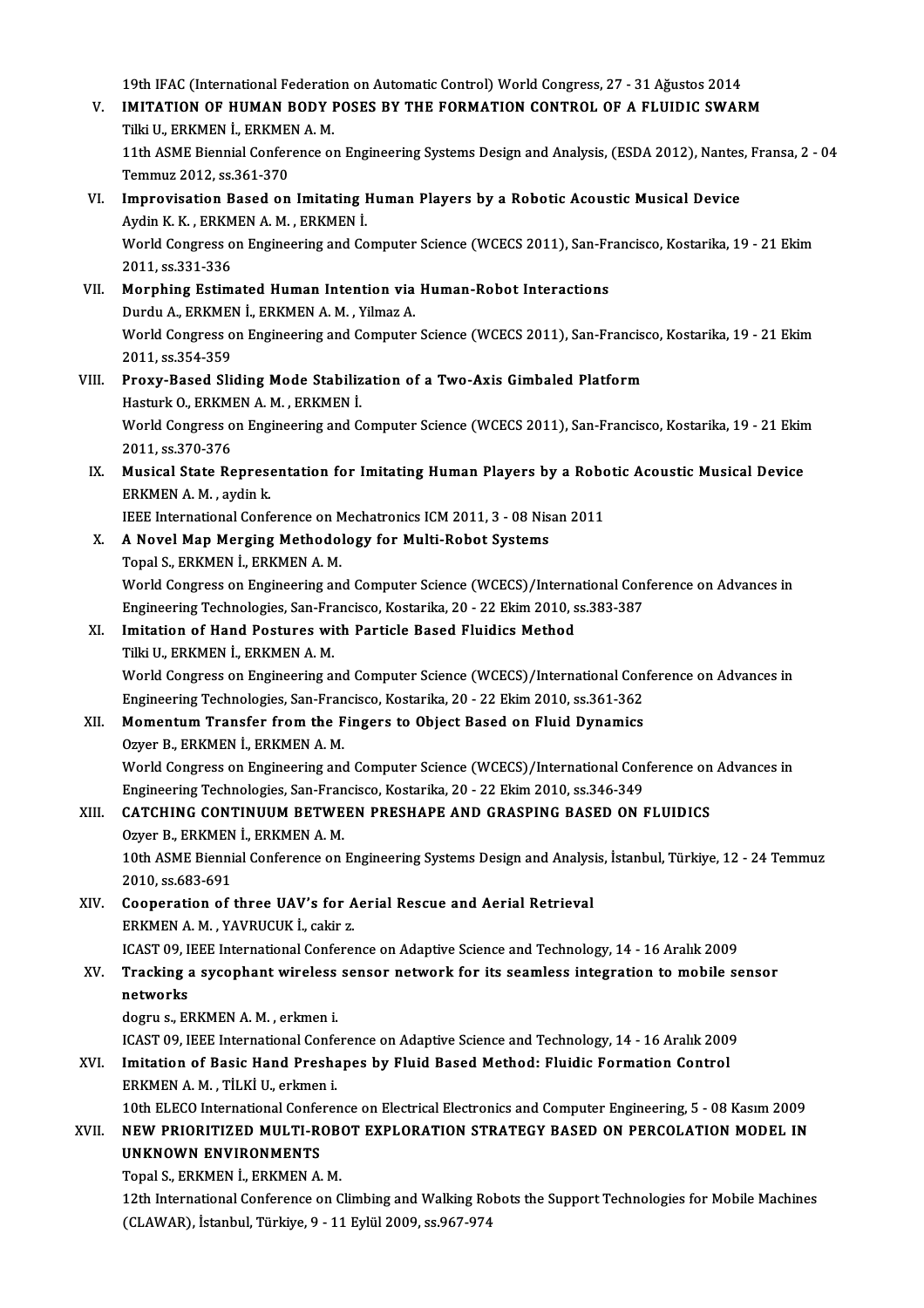| XVIII.      | "Morphing a Mobile Robot Network to Dynamic Task Changes over time and space<br>ERKMEN A. M., Topal S., erkmen i.                     |
|-------------|---------------------------------------------------------------------------------------------------------------------------------------|
|             | International Conference on Automation Robotics and Control, ARCS-09, 15 - 21 Ağustos 2009                                            |
| XIX.        | Intelligent Coordination of Multi-Robots for Victim Search Operations,                                                                |
|             | ERKMEN A. M., Topal S., erkmen i.                                                                                                     |
|             | INISTA-09 International Symposium on Innovations in Intelligent Systems and Applications, 29 Haziran - 01                             |
|             | Temmuz 2009                                                                                                                           |
| XX.         | "New Prioritized Multi-Robot Exploration Strategy Based on Percolation Model in Unknown                                               |
|             | Environment                                                                                                                           |
|             | ERKMEN A. M., erkmen i., Topal S.                                                                                                     |
|             | 12th International Conference on Climbing and Walking Robots and the Support Technologies for Mobile                                  |
|             | Machines, 12 - 17 Mayıs 2009                                                                                                          |
| XXI.        | A snake-like robot for variable friction unstructured terrains, pushing aside debris in clearing                                      |
|             | passages                                                                                                                              |
|             | Caglav E, ERKMEN A. M., ERKMEN İ.                                                                                                     |
|             | IEEE/RSJ International Conference on Intelligent Robots and Systems, California, Amerika Birleşik Devletleri, 29                      |
|             | Ekim - 02 Kasım 2007, ss 3691-3692                                                                                                    |
| XXII.       | Control of Robotic Swarm Behaviors based on Smoothed Particle Hydrodynamics                                                           |
|             | ERKMEN A. M., erkmen i., paç r.                                                                                                       |
|             | IEEE/RSJ (Robotics Society of Japan) International Conference on Intelligent Robots and Systems IROS'2007 San                         |
|             | Diego, 28 Ekim - 02 Kasım 2007                                                                                                        |
| XXIII.      | A Fluid Dynamics Paradigm for Control of MAV Swarms", Full Day Workshop on " Micro Aerial<br>Vehicles: Design, Control and Navigation |
|             | ERKMEN A. M., erkmen i., paç r.                                                                                                       |
|             | IEEE/RSJ (Robotics Society of Japan) International Conference on Intelligent Robots and Systems IROS'2007 San                         |
|             | Diego, 28 Ekim - 02 Kasım 2007                                                                                                        |
| <b>XXIV</b> | FACL based 3D grasping controller for a snake robot during locomotion                                                                 |
|             | Ari E.O., ERKMEN İ., ERKMEN A.M.                                                                                                      |
|             | IEEE/RSJ International Conference on Intelligent Robots and Systems, Beijing, Çin, 9 - 13 Ekim 2006, ss.4030-4031                     |
| XXV.        | Scalable self-deployment of mobile sensor networks: A fluid dynamics approach                                                         |
|             | Pac M. R., Erkmen A. M., Erkmen I.                                                                                                    |
|             | IEEE/RSJ International Conference on Intelligent Robots and Systems, Beijing, Çin, 9 - 13 Ekim 2006, ss.1446-1451                     |
| XXVI.       | A behavior based layered, hybrid, control architecture for robot/sensor networks                                                      |
|             | Akin B., ERKMEN A. M., ERKMEN İ.                                                                                                      |
|             | IEEE International Conference on Robotics and Automation (ICRA), Florida, Amerika Birleşik Devletleri, 15 - 19                        |
|             | Mayıs 2006, ss.206-207                                                                                                                |
| XXVII.      | 3-D grasping during serpentine motion with a snake-like robot                                                                         |
|             | Atakan B., Erkmen A., Erkmen I.                                                                                                       |
|             | 6th IASTED International Conference on Robotics and Applications, Cambridge, Kanada, 31 Ekim - 02 Kasım 2005,                         |
|             | ss 46-51                                                                                                                              |
| XXVIII.     | Equivalent linearization of 2-way fuzzy adaptive system under nonparametric uncertainty and                                           |
|             | inconsistency<br>Gurkan E., Banks S., Erkmen A., Erkmen I.                                                                            |
|             | 5th International Conference on Fuzzy Logic and Intelligent Technologies in Nuclear Science, Ghent, Belçika, 16 -                     |
|             | 18 Eylül 2002, ss 453-460                                                                                                             |
| XXIX.       | Evaluation of inconsistency in a 2-way fuzzy adaptive system using shadowed sets                                                      |
|             | Gurkan E., Erkmen A., Erkmen I.                                                                                                       |
|             | 31st IEEE International Symposium on Multiple-Valued Logic (ISMVL 2001), Warszawa, Polonya, 22 - 24 Mayıs                             |
|             | 2001, ss 109-115                                                                                                                      |
| XXX.        | Self-reconfiguration in task space of a holonic structure                                                                             |
|             | Durna M., Erkmen I., Erkmen A.                                                                                                        |
|             |                                                                                                                                       |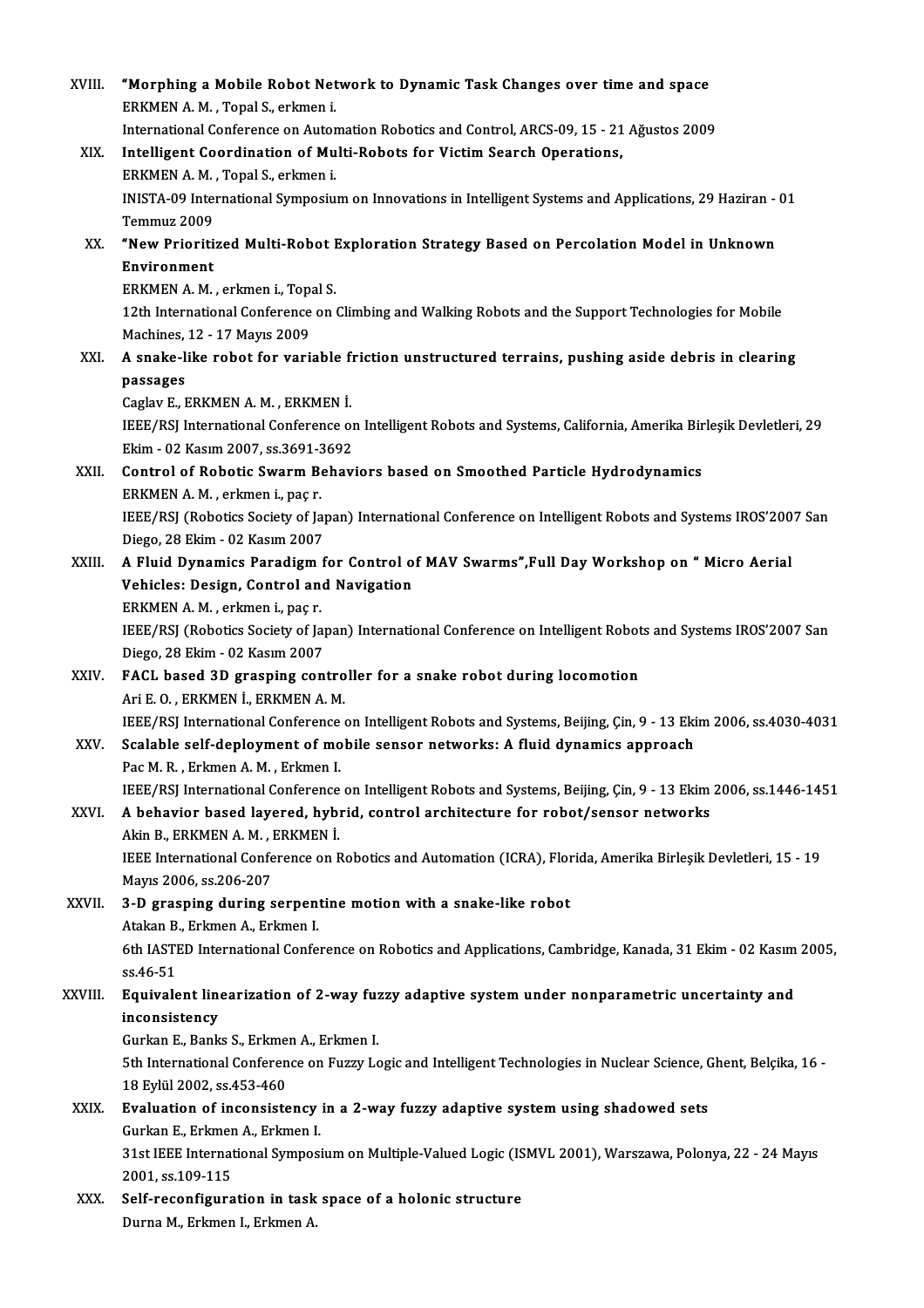|               | IEEE/Robotics-Society-of-Japan International Conference on Intelligent Robots and Systems (IROS 2000),            |
|---------------|-------------------------------------------------------------------------------------------------------------------|
|               | Takamatsu, Japonya, 31 Ekim - 05 Kasım 2000, ss.2366-2373                                                         |
| XXXI.         | The self-reconfiguration of a holonic hand: The holonic regrasp                                                   |
|               | Durna M., Erkmen A., Erkmen I.                                                                                    |
|               | IEEE/Robotics-Society-of-Japan International Conference on Intelligent Robots and Systems (IROS 2000),            |
|               | Takamatsu, Japonya, 31 Ekim - 05 Kasım 2000, ss.1993-1998                                                         |
| XXXII.        | Resilient backpropagation for RBF networks                                                                        |
|               | Baykal N., Erkmen A.                                                                                              |
|               | 4th International Conference on Knowledge-Based Intelligent Engineering Systems and Allied Technologies,          |
|               | Brighton, Birleşik Krallık, 30 - 31 Ağustos 2000, ss.624-627                                                      |
| <b>XXXIII</b> | Reducing inconsistencies in intuitionistic 2-way adaptive fuzzy control systems                                   |
|               | Gurkan E., Erkmen A., Erkmen I.                                                                                   |
|               | 4th International FLINS Conference on Intelligent Techniques and Soft Computing in Nuclear Science and            |
|               | Engineering, BRUGGE, Belçika, 28 - 30 Ağustos 2000, ss.289-296                                                    |
| XXXIV.        | Game theoretic colony control of holonic robots inspecting inner surfaces of pipes                                |
|               | Guciz A., Erkmen A., Erkmen I.                                                                                    |
|               | 4th International Conference and Exposition/Demonstration on Robotics for Challenging Situations and              |
|               | Environments, New-Mexico, Amerika Birleşik Devletleri, 27 Şubat - 02 Mart 2000, ss.234-240                        |
| XXXV.         | DESIGN OF A HOLONIC SELF-RECONFIGURABLE ROBOTIC SYSTEM                                                            |
|               | TURGUT A. E., Durna M., ERKMEN İ., ERKMEN A. M., Erden A.                                                         |
|               | Robotics and Applications 1999, Santa-Barbara, Honduras, 28 - 31 Ekim 1999, ss.1-6                                |
| XXXVI.        | Intuitionistic, 2-way adaptive fuzzy control                                                                      |
|               | Gurkan E., Erkmen A., Erkmen I.                                                                                   |
|               | International Conference on Robotics and Automation (ICRA '99), Michigan, Amerika Birleşik Devletleri, 10 - 15    |
|               | Mayıs 1999, ss 2470-2475                                                                                          |
| <b>XXXVII</b> | Decision and feature fusion over the fractal inference network using camera and range sensors                     |
|               | Erkmen I., Erkmen A., Ucar E.                                                                                     |
|               | Conference on Sensor Fusion amd Decentralized Control in Robotic Systems, Massachusetts, Amerika Birleşik         |
|               | Devletleri, 2 - 03 Kasım 1998, cilt 3523, ss.112-123                                                              |
| XXXVIII.      | Holonic grasping                                                                                                  |
|               | Durna M., Erkmen I., Erkmen A.                                                                                    |
|               | IEEE/RSJ International Conference on Intelligent Robots and Systems, Victoria, Kanada, 13 - 17 Ekim 1998, ss.140- |
|               | 145                                                                                                               |
| XXXIX.        | A Petri Net-based inference network for design automation under nondeterminism applied to                         |
|               | mechatronic systems                                                                                               |
|               | Erden Z., Erkmen A., Erden A.                                                                                     |
|               | 6th UK Mechatronics Forum International Conference, SKOVDE, İsveç, 9 - 11 Eylül 1998, ss.17-22                    |
| XL.           | Genetic algorithm based optimal regrasping with the anthrobot 5-fingered robot hand                               |
|               | Erkmen A., Durna M.                                                                                               |
|               | IEEE International Conference on Robotics and Automation, Leuven, Belçika, 16 - 20 Mayıs 1998, ss.3329-3334       |
| XLI.          | Tagged potential field extension to self organizing feature maps                                                  |
|               | Baykal N., Erkmen A.                                                                                              |
|               | 2nd International Conference on Knowledge-Based Intelligent Electronic Systems (KES 98), Adelaide, Avustralya,    |
|               | 21 - 23 Nisan 1998, ss 292-298                                                                                    |
| XLII.         | An automated blood cell analysis and classification system                                                        |
|               | Ongun G., Halici U., Leblebicioglu K., Atalay V., Erkmen A., Beksac S., Beksac M., Erol A.                        |
|               | 13th International Symposium on Computer and Information Sciences (ISCIS 98), BELEK ANTALYA, Türkiye, 26 -        |
|               | 28 Ekim 1998, cilt 53, ss 222-227                                                                                 |
| XLIII.        | Interacting fuzzy multimodel intelligent tracking system for swift target manoeuvres                              |
|               | Gokkus L., Erkmen A., Tekinalp O.                                                                                 |
|               | 1997 IEEE/RSJ International Conference on Intelligent Robot and Systems - Innovative Robotics for Real-World      |
|               |                                                                                                                   |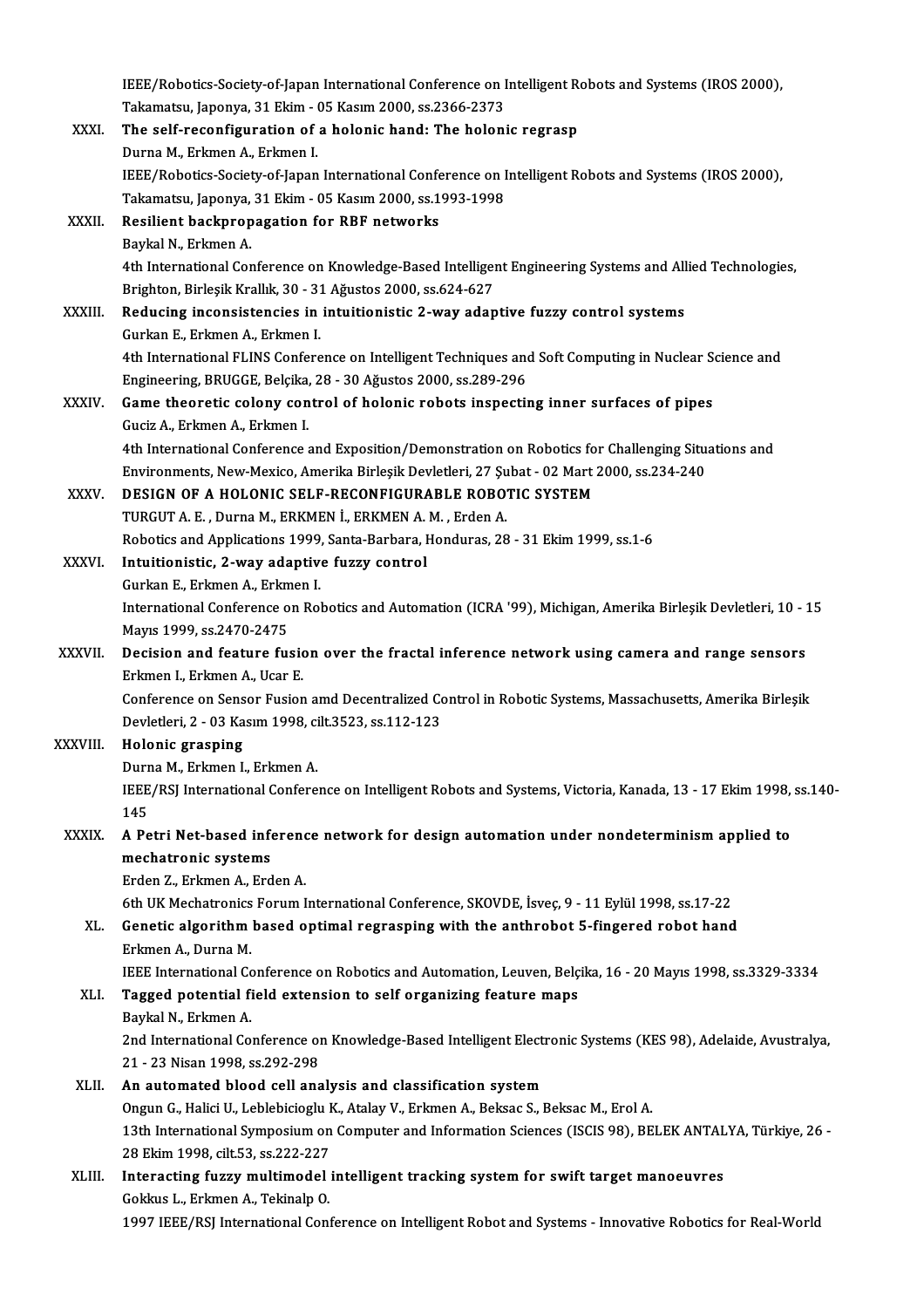Applications (IROS 97), Grenoble, Fransa, 7 - 11 Eylül 1997, ss.766-771<br>Treaking a swift target using the interesting fuggy multi model ( XLIV. Tracking a swift target using the interacting fuzzymulti-model algorithm Applications (IROS 97), Grenoble<br>Tracking a swift target using<br>Gokkus L., Erkmen A., Tekinalp O.<br>1007 IEEE International Sumperi Tracking a swift target using the interacting fuzzy multi-model algorithm<br>Gokkus L., Erkmen A., Tekinalp O.<br>1997 IEEE International Symposium on Intelligent Control, İstanbul, Türkiye, 16 - 18 Temmuz 1997, ss.331-336<br>Ontim XLV. Optimal robot hand preshaping control using genetic algorithms 1997 IEEE Internation<br>**Optimal robot hand**<br>Gunver H., Erkmen A.<br>1997 IEEE Internation 0ptimal robot hand preshaping control using genetic algorithms<br>Gunver H., Erkmen A.<br>1997 IEEE International Symposium on Intelligent Control, İstanbul, Türkiye, 16 - 18 Temmuz 1997, ss.137-142<br>Constisslly tuned fuggy schod XLVI. Genetically tuned fuzzy scheduling for flexible manufacturing systems.<br>Erkmen A., Erbudak M., Anlagan O., Unver O. 1997 IEEE International Symposium on Intel<br>Genetically tuned fuzzy scheduling for<br>Erkmen A., Erbudak M., Anlagan O., Unver O.<br>1997 IEEE International Conference on Bob Genetically tuned fuzzy scheduling for flexible manufacturing systems.<br>Erkmen A., Erbudak M., Anlagan O., Unver O.<br>1997 IEEE International Conference on Robotics and Automation (ICRA97) - Teaming to Make an Impact, New-<br>Me Erkmen A., Erbudak M., Anlagan O., Unver O.<br>1997 IEEE International Conference on Robotics and Automation (I)<br>Mexico, Amerika Birleşik Devletleri, 20 - 25 Nisan 1997, ss.951-956<br>EUZZY DYNAMIC BROCRAMMING XLVII. FUZZY DYNAMIC-PROGRAMMING<br>ALKAN M., ERKMEN A., ERKMEN I. Mexico, Amerika Birleşik Devletleri, 20 - 25 Nisan 1997, ss 951-956 FUZZY DYNAMIC-PROGRAMMING<br>ALKAN M., ERKMEN A., ERKMEN I.<br>7th Mediterranean Electrotechnical Conference (MeleCON 94), Antalya, Türkiye, 12 - 14 Nisan 1994, ss.723-726<br>EROM EETAL BLOOD ELOW DOBBLER III TRASQUND IMACES USING XLVIII. FROM FETAL BLOOD-FLOW DOPPLER ULTRASOUND IMAGES USING WAVELET TRANSFORMS<br>IZZETOGLU K., ERKMEN A., BASARAN F., BEKSAC S. 7th Mediterranean Electrotechnical Conference (Me<br>FROM FETAL BLOOD-FLOW DOPPLER ULTRAS<br>IZZETOGLU K., ERKMEN A., BASARAN F., BEKSAC S.<br>7th Mediterranean Electratechnical Conference (Me FROM FETAL BLOOD-FLOW DOPPLER ULTRASOUND IMAGES USING WAVELET TRANSFORMS<br>IZZETOGLU K., ERKMEN A., BASARAN F., BEKSAC S.<br>7th Mediterranean Electrotechnical Conference (MeleCON 94), Antalya, Türkiye, 12 - 14 Nisan 1994, ss.1 IZZETOGLU K., ERKMEN A., BASARAN F., BEKSAC S.<br>7th Mediterranean Electrotechnical Conference (MeleCON 94), Antalya, Türkiye, 12 - 14 Nisan 1994, ss.1131<br>8LIX. SENS-PERCEPTOR - IMAGE-BASED EVIDENCE FORMATION MODULE AS A LOG 7th Mediterranean Electrotechr<br>SENS-PERCEPTOR - IMAGE-F<br>ROBOT HAND PRESHAPING<br>NAZI IBU EV S-ERVMEN A-ERI SENS-PERCEPTOR - IMAGE-BASED<br>ROBOT HAND PRESHAPING<br>NAZLIBILEK S., ERKMEN A., ERKMEN I.<br>1003 IEEE International Sumnosium on ROBOT HAND PRESHAPING<br>NAZLIBILEK S., ERKMEN A., ERKMEN I.<br>1993 IEEE International Symposium on Intelligent Control, Illinois, Amerika Birleşik Devletleri, 25 - 27 Ağustos<br>1993, ss.326-331 NAZLIBILEK S., EF<br>1993 IEEE Interna<br>1993, ss.326-331<br>EUZZV CELL TO 1993 IEEE International Symposium<br>1993, ss.326-331<br>L. FUZZY CELL-TO-CELL MAPPING<br>AVDIN H. ERKMEN A 1993, ss.326-331<br>FUZZY CELL-TO-CEI<br>AYDIN H., ERKMEN A.<br>1992 IEEE Internation FUZZY CELL-TO-CELL MAPPING<br>AYDIN H., ERKMEN A.<br>1993 IEEE International Symposium on Intelligent Control, Illinois, Amerika Birleşik Devletleri, 25 - 27 Ağustos<br>1993 -SE 594 599 AYDIN H., ERKME<br>1993 IEEE Interna<br>1993, ss.594-598<br>EPACTAL SET T 1993 IEEE International Symposium on Intelligent Control, Illinois, Amerika Birleşik Devletleri, 25 - 27 Ağustos<br>1993, ss.594-598<br>LI. FRACTAL SET-THEORETIC ANALYSIS OF PERFORMANCE LOSSES FOR TUNING TRAINING DATA IN 1993, ss.594-598<br>FRACTAL SET-THEOR<br>LEARNING-SYSTEMS<br>ERKMEN A FRACTAL S<br>LEARNING<br>ERKMEN A. LEARNING-SYSTEMS<br>ERKMEN A.<br>NATO Advanced Research Workshop on Intelligent Systems: Safety, Reliability and Maintainability Issues,<br>KUSADASL Türkive 25 - 28 Ağustos 1992-silt 114-ss 157-176 ERKMEN A.<br>NATO Advanced Research Workshop on Intelligent Systems: Sa<br>KUSADASI, Türkiye, 25 - 28 Ağustos 1992, cilt.114, ss.157-176<br>EROSION OF RASINS OF ATTRACTION - REREORMANCE NATO Advanced Research Workshop on Intelligent Systems: Safety, Reliability and Maintainability Issues,<br>KUSADASI, Türkiye, 25 - 28 Ağustos 1992, cilt.114, ss.157-176<br>LII. EROSION OF BASINS OF ATTRACTION - PERFORMANCE LOSSE KUSADASI, Türkiye, 25 - 28 Ağustos 1992, cilt.114, ss.157-176<br>EROSION OF BASINS OF ATTRACTION - PERFORMANCE<br>ROBOT MANIPULATOR<br>UNERI M., ERKMEN A. EROSION OF BASIN:<br>ROBOT MANIPULAT<br>UNERI M., ERKMEN A.<br>1002 JEEE INTERNATI ROBOT MANIPULATOR<br>UNERI M., ERKMEN A.<br>1992 IEEE INTERNATIONAL SYMP ON INTELLIGENT CONTROL, Glasgow, Birleşik Krallık, 11 - 13 Ağustos 1992, UNERI M.<br>1992 IEE<br>ss.77-84<br>A NEUP 1992 IEEE INTERNATIONAL SYMP ON INTELLIGENT CONTROL, Glasgow, Birleşik Krallık, 11 - 13 Ağus<br>ss.77-84<br>LIII. A NEURAL CONTROLLER FOR LOCAL ACTIVATION IN FRACTAL INFORMATION NETWORK<br>NAZI IBU EK S. ERKMEN A. DEMIREKI ER M SS.77-84<br>A NEURAL CONTROLLER FOR LOCAL AC<br>NAZLIBILEK S., ERKMEN A., DEMIREKLER M.<br>SYMP ON DISTRIPUTED INTELLICENCE SYST LIII. A NEURAL CONTROLLER FOR LOCAL ACTIVATION IN FRACTAL INFORMATION NETWORK<br>NAZLIBILEK S., ERKMEN A., DEMIREKLER M.<br>SYMP ON DISTRIBUTED INTELLIGENCE SYSTEMS, Virginia, Amerika Birleşik Devletleri, 13 - 15 Ağustos 1991, c NAZLIBILEI<br>SYMP ON DI<br>ss.153-158<br>BARALLEI SYMP ON DISTRIBUTED INTELLIGENCE SYSTEMS, Virginia, Amerika Birleşik Devletleri, 13 - 15 Ağustos<br>ss.153-158<br>LIV. PARALLEL DISTRIBUTED INFORMATION-PROCESSING BASED ON FRACTAL CONDUCTIVITY ss.153-158<br>**PARALLEL<br>ERKMEN A.**<br>SYMP ON DI PARALLEL DISTRIBUTED INFORMATION-PROCESSING BASED ON FRACTAL CONDUCTIVITY<br>ERKMEN A.<br>SYMP ON DISTRIBUTED INTELLIGENCE SYSTEMS, Virginia, Amerika Birleşik Devletleri, 13 - 15 Ağustos 1991, cilt.4,<br>99.147.152 ERKMEN A.<br>SYMP ON D!<br>ss.147-152

### Desteklenen Projeler

Desteklenen Projeler<br>ERKMEN A. M. , Yükseköğretim Kurumları Destekli Proje, Mobil Robotlarda Koordineli Çalışabilen Asalak Sensör Ağları<br>Celistinma Va Bu Hibrid Ağ Yanısıyla 3 Beyntlu Censeyada Kosintisiz Veri Taplama 2008 B GSCENCHEN I I OJEICI<br>ERKMEN A. M. , Yükseköğretim Kurumları Destekli Proje, Mobil Robotlarda Koordineli Çalışabilen Asalal<br>Geliştirme Ve Bu Hibrid Ağ Yapısıyla 3 Boyutlu Çerçevede Kesintisiz Veri Toplama, 2008 - Devam Ed